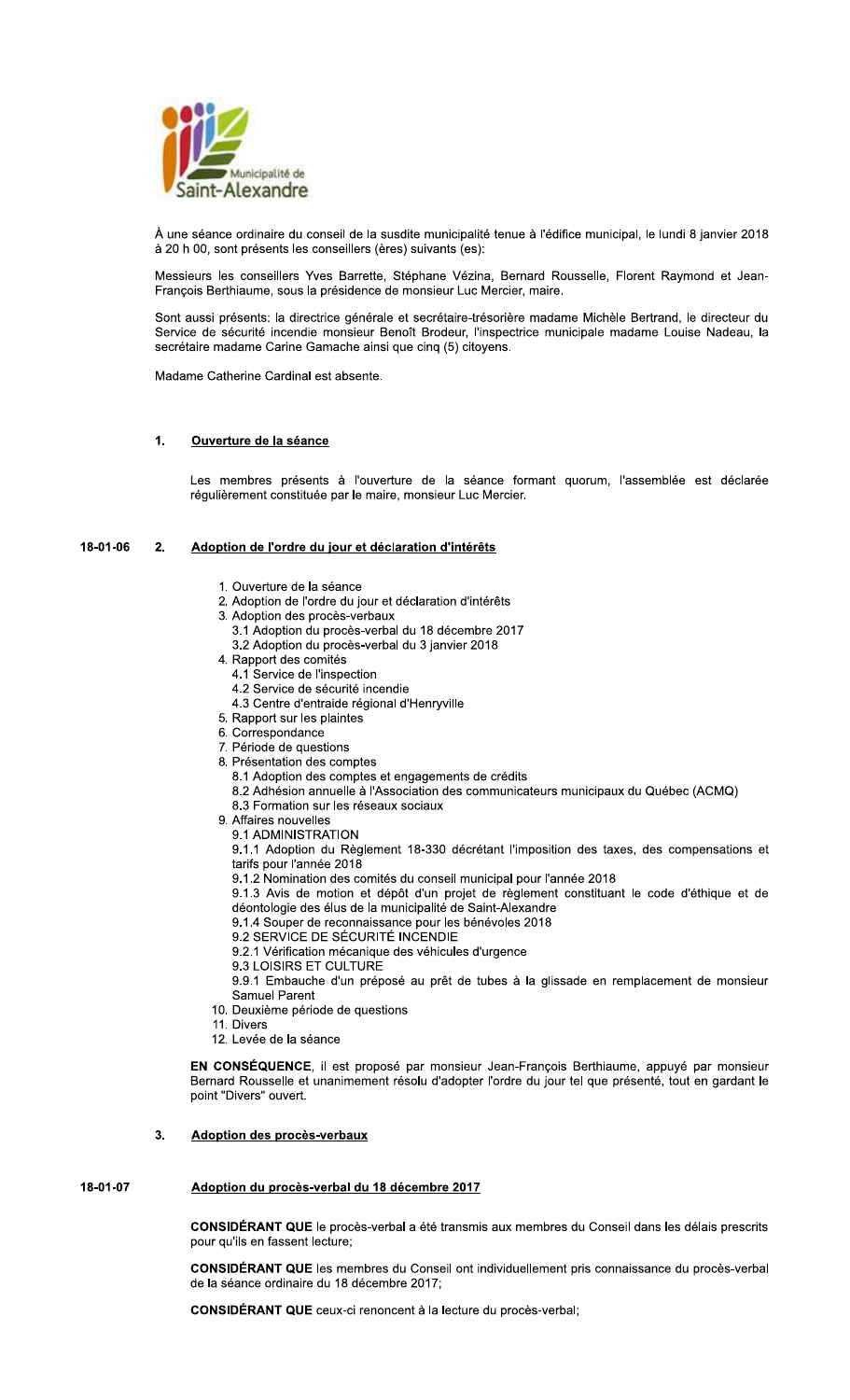EN CONSÉQUENCE, il est proposé par monsieur Bernard Rousselle, appuyé par monsieur Jean-François Berthiaume et unanimement résolu d'adopter le procès-verbal de la séance ordinaire du 18 décembre 2017 tel que rédigé.

#### 18-01-08 Adoption du procès-verbal du 3 janvier 2018

CONSIDÉRANT QUE le procès-verbal a été transmis aux membres du Conseil dans les délais prescrits pour qu'ils en fassent lecture:

**CONSIDÉRANT QUE** les membres du Conseil ont individuellement pris connaissance du procès-verbal de la séance extraordinaire du 3 janvier 2018;

**CONSIDÉRANT QUE** ceux-ci renoncent à la lecture du procès-verbal:

EN CONSÉQUENCE, il est proposé par monsieur Florent Raymond, appuyé par Jean-François Berthiaume et unanimement résolu d'adopter le procès-verbal de la séance extraordinaire du 3 janvier 2018 tel que rédigé.

### $\mathbf{A}$ Rapports des comités

# **Service de l'inspection**

Madame Louise Nadeau, inspectrice donne rapport des permis du mois de décembre 2017 totalisant trois (3) permis d'une valeur approximative des constructions de 193 000 \$.

Elle donne également le rapport des permis complet pour l'année 2017 totalisant 172 permis d'une valeur approximative des constructions de 4 590 662 \$.

Finalement, elle mentionne quelques dépenses à venir au cours du mois de janvier 2018.

# Service de sécurité incendie

Monsieur Benoît Brodeur donne rapport des sorties du mois de novembre 2017 représentant les sorties suivantes:

- 4 appels incendies
- 3 appels premiers répondants

Il mentionne également qu'ils ont répondu à quatre appels d'entraide pour Saint-Jean-sur-Richelieu avec le camion pompe. La photo du camion est passé dans le Journal Le Canada Français au début du mois de janvier 2018.

## 18-01-09 Changement du protocole de communication d'urgence du Service de sécurité incendie

Il est propoé par monsieur Yves Barrette, appuyé par monsieur Stéphane Vézina et unanimement résolu d'accepter le changement du protocole de communication du Service de sécurité incendie de Saint-Alexandre, en direct avec CAUCA par réseau Internet, afin de transmettre les informations d'urgence plus rapidement, tout en conservant les répétiteurs jusqu'à la fin du contrat.

### 18-01-10 Nouveau logo du Service de sécurité incendie

Il est proposé par monsieur Bernard Rousselle, appuyé par monsieur Jean-François Berthiaume et unanimement résolu d'accepter le nouveau logo du Service de sécurité incendie de Saint-Alexandre.

# Centre d'entraide régionale d'Henryville

Monsieur Bernard Rousselle nous fait part du compte rendu du Centre d'entraide pour la distribution des paniers de Noël grâce à la Guignolée. À Saint-Alexandre, seize (16) paniers de Noël ont été distribués dont onze (11) familles et cinq (5) personnes seules et 2 121,55 \$ ont été amassés en argent.

#### 5. **Rapport sur les plaintes**

Le rapport des plaintes du mois de décembre 2017 est déposé devant le Conseil ainsi que le rapport annuel des plaintes pour l'année 2017 mentionnant 33 plaintes au total.

#### 6. Correspondance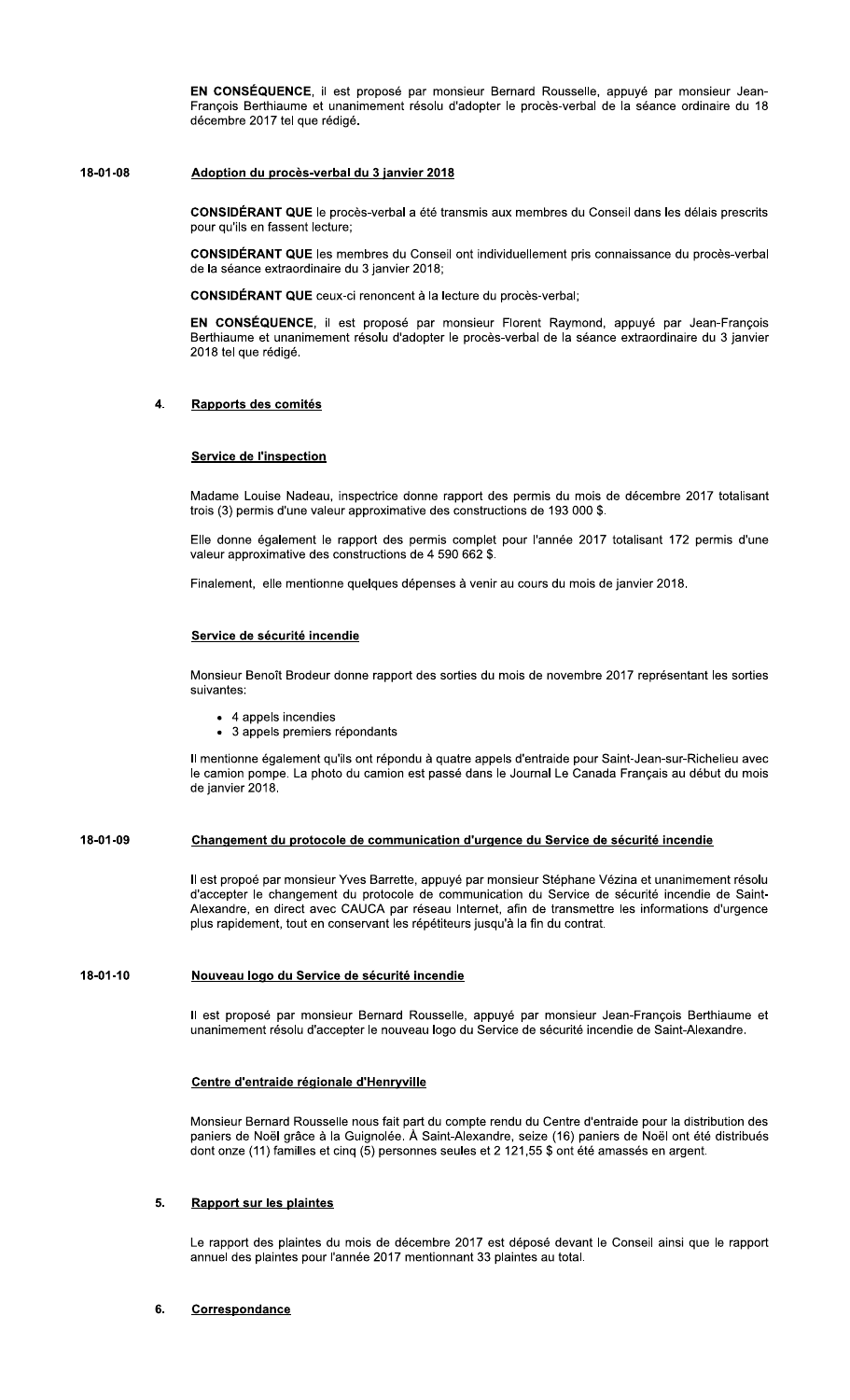Dépôt de la liste de correspondance du mois de décembre 2017.

Aucune résolution.

#### $\overline{7}$ . Période de questions

Questions adressées à monsieur le maire:

Messieurs Daniel Daneau et Alain Gravel:

· Remercient le conseil pour leur implication dans le projet du marché de Noël qui a eu un franc succès. 29 artisans présentaient leurs produits dont 25 habitent à Saint-Alexandre. Cela a donné une belle visibilité à ces travailleurs autonomes et ils aimeraient renouveler le projet pour les prochaines années. De plus, ils expliquent qu'ils aimeraient également mettre sur pied un espace de ce genre durant la saison estivale.

Monsieur Martin Galipeau:

- Demande à quelle heure les trottoirs sont déneigés le matin.

Monsieur Alain Gravel:

- Demande en quoi consiste les plaintes reçues au cours de l'année 2017.

# **Présentation des comptes** 8.

# 18-01-11 Adoption des comptes et engagements de crédits

Il est proposé par monsieur Yves Barrette, appuyé par Jean-François Berthiaume et unanimement résolu d'autoriser les dépenses, 139 \$ à la Commission des transports pour la mise à jour annuelle, 20 431 \$ pour les appareils respiratoires, 1 011 \$ pour le conntrat d'entretien d'Excel Climatisation, 977,87 \$ pour la réparation des portes de garages, 12 181 \$ pour l'entretien du station de pompage et d'accepter le paiement des comptes tels que présentés, les prélèvements automatiques, les chèques salaire, la MRC du Haut-Richelieu, la carte d'affaires Visa Desjardins et Union-Vie Mutuelle, effectués au cours du mois le tout représentant les déboursés suivants:

| Chèques fournisseurs      | 79057 à 79097 pour | 56 239.12 \$ |
|---------------------------|--------------------|--------------|
| Prélèvements automatiques | 2884 à 2890 pour   | 43 040,03 \$ |
| Chèques salaire           | 6880 à 6904 pour   | 23 956,95 \$ |
| MRC du Haut-Richelieu     | pour               | 16 097,66 \$ |
| Visa Desjardins           | pour               | 427,79 \$    |
| Union-Vie Mutuelle        |                    | 3 562,48 \$  |

### 18-01-12 Adhésion annuelle à l'Association des communicateurs municipaux du Québec (ACMQ)

Il est proposé par monsieur Jean-François Berthiaume, appuyé par monsieur Bernard Rousselle et unanimement résolu d'autoriser madame Odile Gauvin à devenir membre de l'Association des communicateurs municipaux du Québec (ACMQ) et d'effectuer le paiement au montant de 287,44 \$ pour son adhésion annuelle.

#### 18-01-13 Formation sur les médias sociaux

Il est proposé par monsieur Jean-François Berthiaume, appuyé par monsieur Yves Barrette et unanimement résolu d'autoriser le paiement de 373,67 \$ à l'Association des communicateurs municipaux du Québec (ACMQ) pour une formation sur les médias sociaux pour madame Odile Gauvin, coordonnatrice des loisirs, culture et communications.

# $9.$ **Affaires nouvelles**

# **ADMINISTRATION**

# 18-01-14 Adoption du Règlement 18-330 décrétant l'imposition des taxes, des compensations et tarifs pour l'année 2018

CONSIDÉRANT QUE le conseil municipal a adopté les prévisions budgétaires pour l'exercice financier 2018: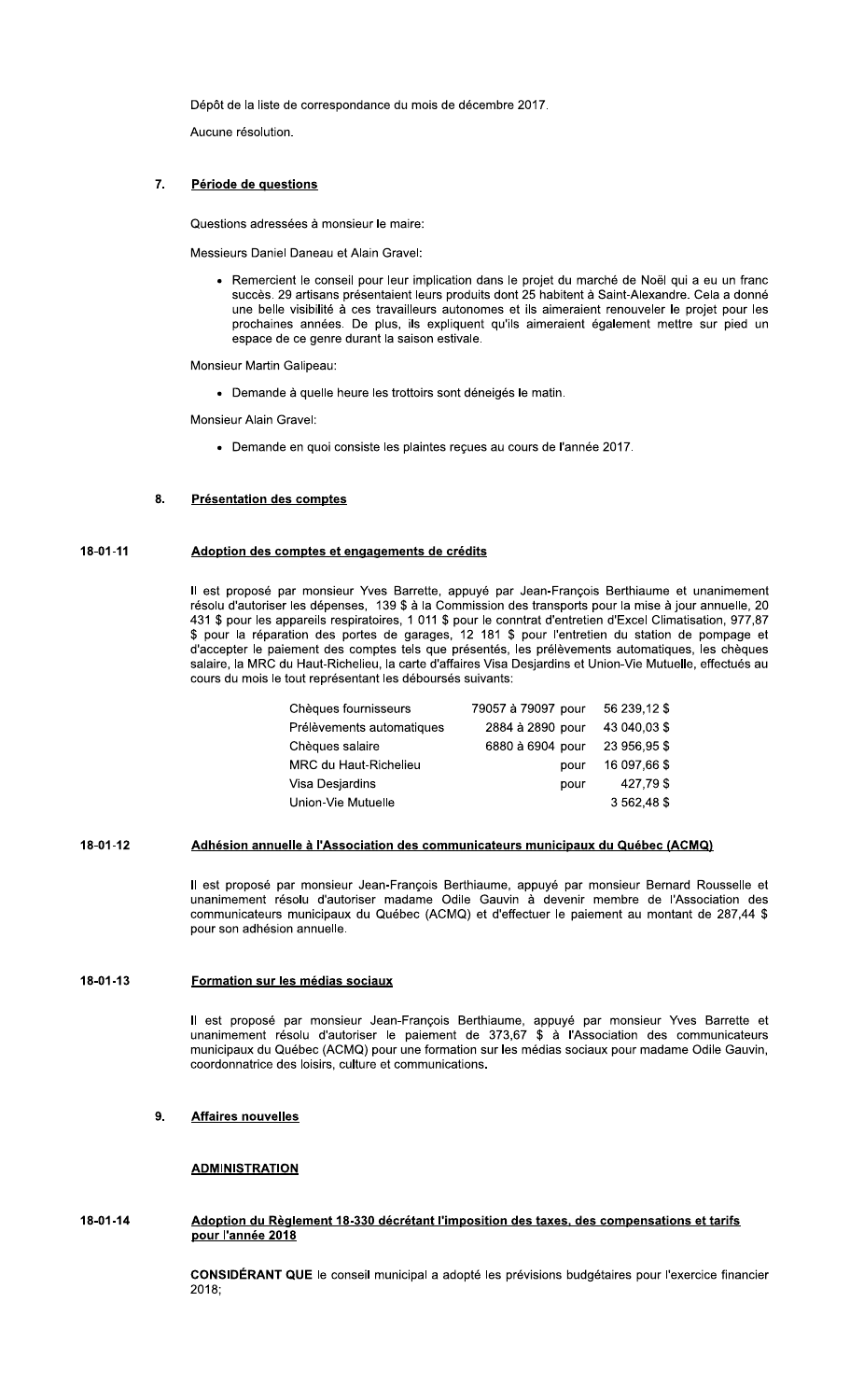CONSIDÉRANT QUE qu'afin de se procurer les sommes nécessaires pour réaliser ces prévisions budgétaires, il est requis de décréter par règlement les différentes taxes et tarifs ainsi que leur mode de paiement pour l'année 2018;

CONSIDÉRANT les dispositions de la Loi sur la fiscalité municipale, RLRQ, c.F-2.1 et relatives à la possibilité d'imposer différents taux de taxe foncière générale en fonction des catégories d'immeubles;

CONSIDÉRANT QU'EN vertu de l'article 988 du code municipal, toutes taxes peuvent être imposées par règlement;

CONSIDÉRANT les pouvoirs de tarification édictés en vertu des articles 244.1 et suivants de la Loi sur la fiscalité municipale, RLRQ, c.F-2.1;

CONSIDÉRANT QU'UN avis de motion du présent règlement a été donné lors de la séance extraordinaire du 3 janvier 2018;

CONSIDÉRANT QU'EN vertu de l'article 252 de la Loi sur la fiscalité municipale, les règles applicables au nombre de versements de taxes, peuvent être règlementées;

EN CONSÉQUENCE, il est proposé par monsieur Florent Raymond, appuyé par monsieur Stéphane Vézina et unanimement résolu que le conseil municipal décrète, par le présent règlement portant le nº 18-330, ce qui suit, à savoir :

# RÈGLEMENT 18-330 DÉCRÉTANT L'IMPOSITION DES TAXES, COMPENSATIONS ET TARIFS POUR L'ANNÉE 2018

### **ARTICLE 1. PRÉAMBULE**

Le préambule du présent règlement en fait partie intégrante.

#### **ARTICLE 2. ANNÉE FISCAL**

Les taux de taxes et des tarifs énumérés ci-après s'appliquent pour l'exercice financier 2018, soit pour la période du 1<sup>er</sup> janvier 2018 au 31 décembre 2018.

#### TAXE FONCIÈRE GÉNÉRALE À TAUX VARIÉ **ARTICLE 3.**

Une taxe foncière générale est, par les présentes, imposée et sera prélevée sur tous les immeubles imposables de la municipalité, autres qu'une exploitation agricole enregistrée, selon leur valeur telle qu'elle apparaît au rôle d'évaluation à un taux de 0,437 \$ du cent dollars d'évaluation.

Une taxe foncière générale est, par les présentes, imposée et sera prélevée sur tous les immeubles imposables enregistrés comme exploitation agricole de la municipalité selon leur valeur telle qu'elle apparaît au rôle d'évaluation à un taux de 0,34 \$ du cent dollars d'évaluation.

#### **ARTICLE 4. TAXE D'EAU**

La taxe d'eau est fixée à 140,00 \$ pour chaque unité de logement qui fait partie du réseau, plus un tarif de 0,45 \$ le mètre cube pour les premiers 300 mètres cube d'eau consommée et un tarif de 1,05 \$ le mètre cube d'eau consommée pour les mètres cubes supplémentaires. La quantité de mètres cubes tarifiée est établie par différence des lectures des compteurs effectuées au mois de novembre 2017 et celle du mois de novembre 2018.

#### **ARTICLE 5. TAXE D'ÉGOUT**

La taxe d'égout est fixée à 200 \$ pour chaque unité de logement qui fait partie du réseau.

#### **ARTICLE 6. TAXE SUR LES DÉCHETS**

La taxe sur les déchets domestiques et sur les matières recyclables est fixée à 140 \$ pour chaque unité de logement et/ou adresse civique sur le territoire de la municipalité.

#### TAUX APPLICABLES AUX RÈGLEMENTS D'EMPRUNT **ARTICLE 7.**

Une taxe spéciale pour le service de la dette 2018 pour les emprunts, du rang Sainte-Marie 08-193, du camion citerne 08-189, du Complexe municipal 12-242 et de l'acquisition de terrain pour le Centre de la Petite Enfance 08-192, de 20% de la modification de la station d'épuration 11-228 et de 20 % de la modification de l'usine de traitement de l'eau potable 12-243 est, par les présentes, imposée et sera prélevée sur tous les immeubles imposables de la municipalité selon leur valeur telle qu'elle apparaît au rôle d'évaluation à un taux de 0,0381 \$/100 \$ d'évaluation.

Une compensation pour le remboursement du service de la dette 2018 due par le secteur concerné, pour le règlement 11-228 est imposée telle que : le montant de cette compensation est établi en divisant les dépenses engagées relativement aux intérêts et au remboursement en capital des échéances annuelles de 80 % de l'emprunt soit 15 421,04 \$ par le nombre d'immeubles imposables dont les propriétaires sont assujettis au paiement de cette compensation.

Une compensation pour le remboursement du service de la dette 2018 due par le secteur concerné, pour le règlement 12-243 est imposée telle que : le montant de cette compensation est établi en divisant les dépenses engagées relativement aux intérêts et au remboursement en capital des échéances annuelles de 80 % de l'emprunt soit 13 964,33 \$ par le nombre d'immeubles imposables dont les propriétaires sont assujettis au paiement de cette compensation.

Une compensation pour le remboursement du service de la dette 2018 due par le secteur concerné, pour le règlement 15-284 est imposée telle que : sur chaque immeuble ayant bénéficié du service de mise aux normes des installations septiques, une compensation d'après la valeur des travaux individuels effectués sur ledit immeuble en divisant les dépenses engagées relativement aux intérêts et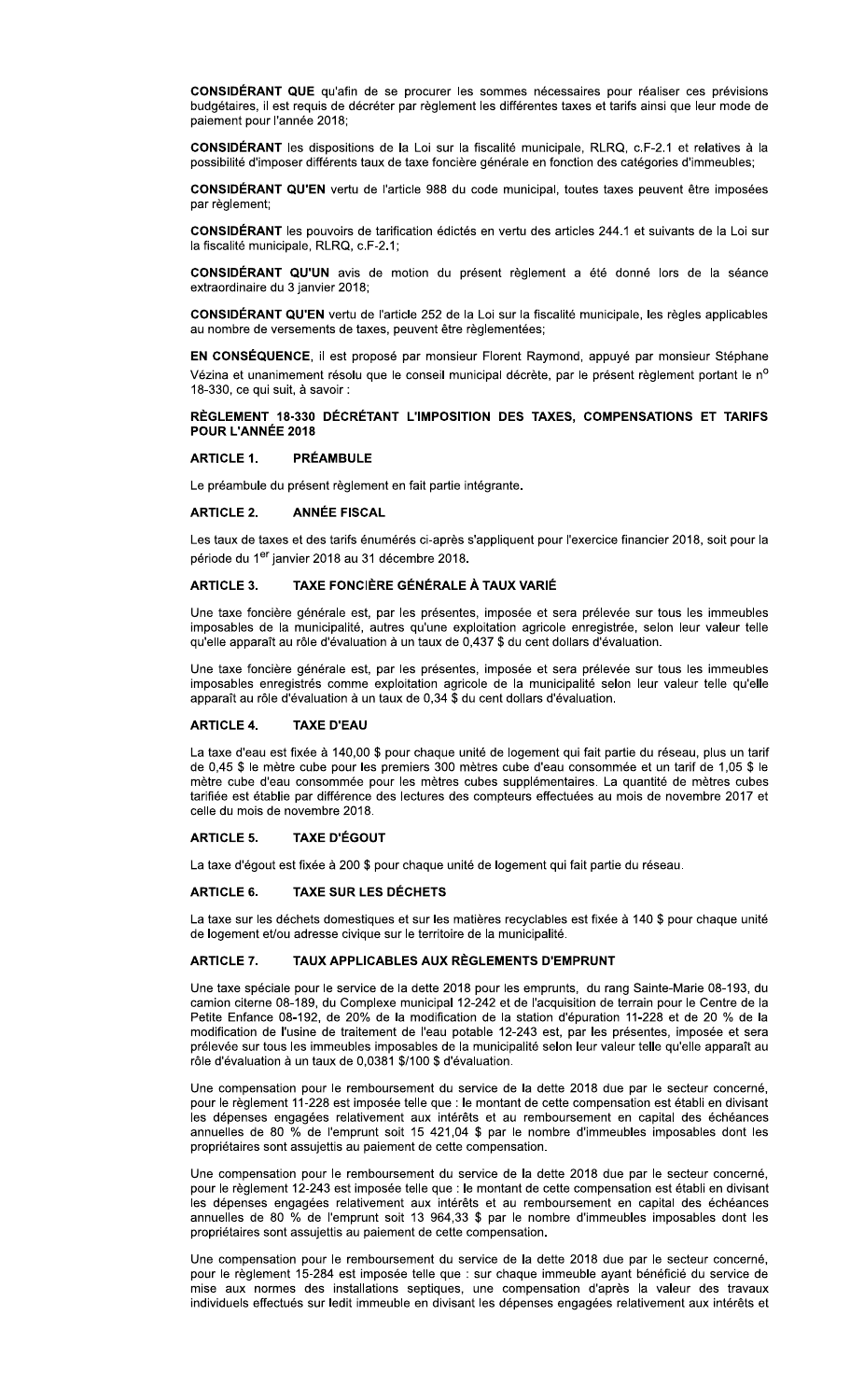au remboursement en capital de l'échéance annuelle de l'emprunt soit 32 002,37 \$ en proportion de l'aide financière accordée sur chacun des immeubles bénéficiaires.

# TAUX POUR LES DÉPENSES DE LA STATION DE POMPAGE DU COURS D'EAU **ARTICLE 8. CHARTIER, BRANCHE 5**

La taxe spéciale pour le remboursement des dépenses encourues pour la station de pompage du cours d'eau Chartier branche 5, effectuées en vertu du règlement 95-84 est de 141,60 \$ l'hectare.

#### **ARTICLE 9. LICENCE DE CHIEN**

La tarification d'une licence pour un chien est établie à 20 \$ et sera prélevée de tous les propriétaires ayant un ou des chiens en leur possession.

# NOMBRE ET DATES DES VERSEMENTS **ARTICLE 10.**

L'imposition des taxes foncières et non foncières est répartie en quatre (4) versements, si plus de 300 \$ et répartie comme suit:

- · 30 jours après l'envoi du compte;
- 30 avril 2018:
- 18 juillet 2018; • 18 septembre 2018.
- 

# **ARTICLE 11. AJUSTEMENTS DE TAXES**

Tout compte d'ajustement de taxes est payable en quatre (4) versements, lorsque celui-ci atteint 300 \$, il est réparti comme suit :

- 
- 30 jours après l'envoi du compte;<br>• 90 jours après l'envoi du compte;
- 180 jours après l'envoi du compte;
- · 240 jours après l'envoi du compte.

### **ARTICLE 12. PAIEMENT EXIGIBLE**

Lorsqu'un versement n'est pas fait dans le délai prévu, seul le montant du versement échu est exigible. Le taux d'intérêt décrété par la municipalité s'applique sur le versement échu.

### **ARTICLE 13.** TAUX D'INTÉRÊTS SUR LES ARRÉRAGES

Le taux d'intérêt sur les arrérages de taxes est fixé à 8% pour l'année 2018.

# **ARTICLE 14.** CRÉDIT DE TAXES AUX EXPLOITATIONS AGRICOLES ENREGISTRÉES **ADMISSIBLES**

Le crédit de taxes à accorder aux exploitations agricoles enregistrées admissibles pour l'année 2018 sera établi selon les données transmises par le MAPAQ.

# **AUTRES TARIFICATIONS**

# **DEMANDES DE DÉROGATION MINEURE ARTICLE 15.**

La tarification pour une demande de dérogation mineure est de 300 \$ pour l'année 2018.

### **ARTICLE 16.** DEMANDES DE MODIFICATION DU RÈGLEMENT DE ZONAGE

La tarification pour une demande de modification du règlement de zonage est de 1 200 \$ pour l'année 2018.

#### **ARTICLE 17.** TARIFS DE LOCATION DU PAVILLON DES LOISIRS

Les tarifs de location des plateaux du Pavillon des Loisirs s'établissent comme suit, pour l'année 2018 :

|                                                           | <b>Grande salle Petite salle</b> |       |
|-----------------------------------------------------------|----------------------------------|-------|
| Un résident (lundi au jeudi)                              | 125S                             | 40 \$ |
| Un résident (vendredi au dimanche et jours fériés)        | 150 \$                           | 60 \$ |
| Un non-résident (lundi au jeudi)                          | 175\$                            | 50 \$ |
| Un non-résident (vendredi au dimanche et jours fériés)    | 200 \$                           | 80 \$ |
| Réception après-funérailles (résident et ancien résident) | 50 S                             |       |

Un dépôt de 50 \$ non remboursable, est demandé lors de la réservation.

### **ARTICLE 18. ENTRÉE EN VIGUEUR**

Le présent règlement entrera en vigueur conformément à la loi.

### 18-01-15 Nomination des comités du conseil municipal pour l'année 2018

Il est proposé par monsieur Florent Raymond, appuyé par monsieur Yves Barrette et unanimement résolu d'approuver la liste des membres des comités du conseil pour l'année 2018 et des représentants du conseil au sein des organismes communautaires qui se lit comme suit :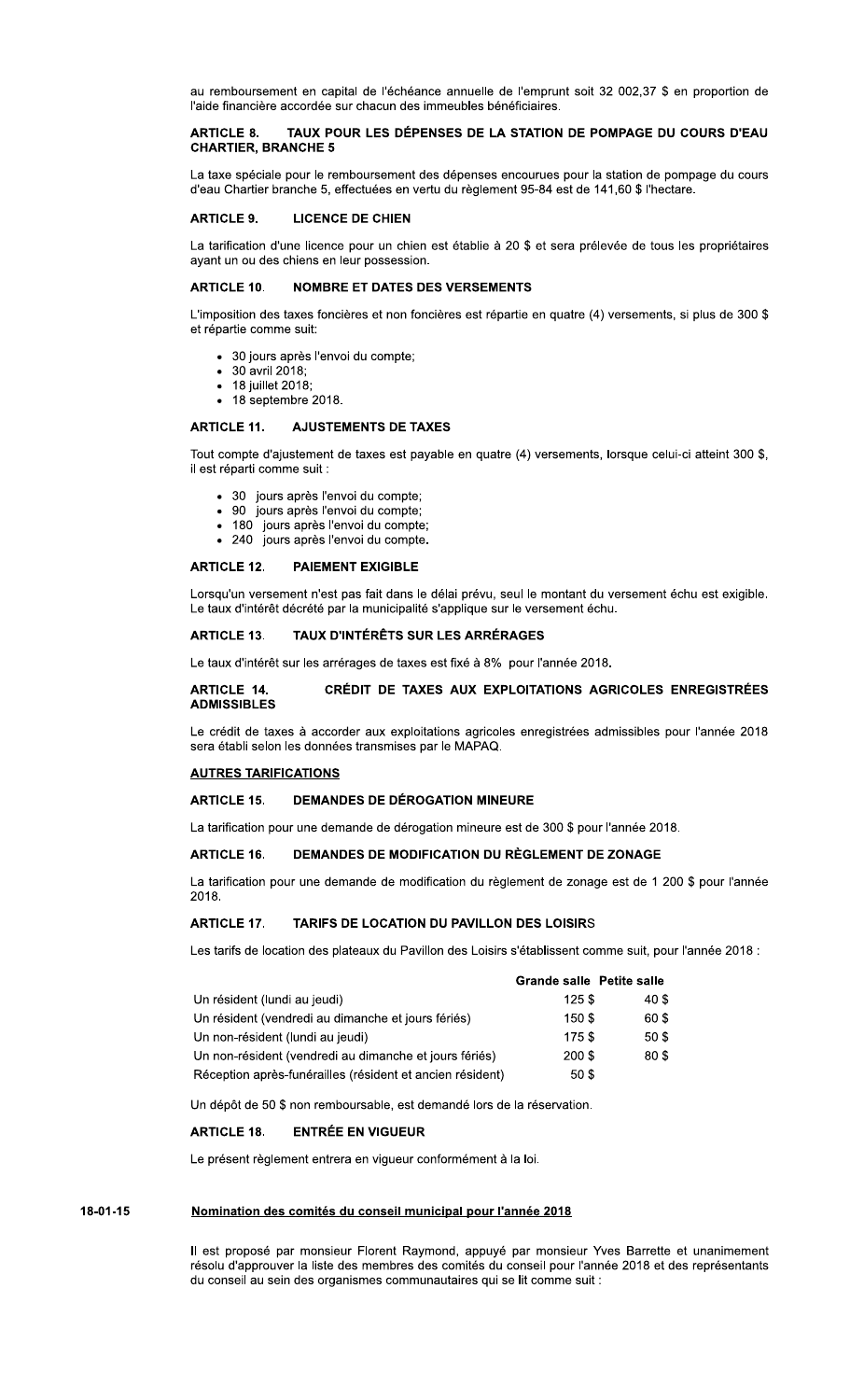# **COMITÉS**

| Actions bénévoles                               | Catherine Cardinal<br>Stéphane Vézina                                      |
|-------------------------------------------------|----------------------------------------------------------------------------|
| Aménagement Autoroute 35                        | <b>Yves Barrette</b><br>Jean-François Berthiaume<br>Stéphane Vézina        |
| Aréna de Bedford                                | Luc Mercier                                                                |
| Circuit de mobilité active (CMA)                | Catherine Cardinal<br>Jean-François Berthiaume                             |
| Environnement                                   | <b>Florent Raymond</b><br>Stéphane Vézina<br><b>Yves Barrette</b>          |
| Politique familiale                             | <b>Yves Barrette</b><br>Stéphane Vézina                                    |
| Réseau Aqueduc/Égout                            | <b>Yves Barrette</b><br><b>Florent Raymond</b><br><b>Bernard Rousselle</b> |
| Services incendie et Régie intermunicipale      | Catherine Cardinal<br>Jean-François Berthiaume                             |
| Urbanisme (CCU)                                 | <b>Bernard Rousselle</b><br>Catherine Cardinal<br>Jean-François Berthiaume |
| Voirie                                          | <b>Bernard Rousselle</b><br><b>Florent Raymond</b>                         |
| <b>ORGANISMES</b>                               |                                                                            |
| Centre d'entraide régional d'Henryville         | <b>Bernard Rousselle</b>                                                   |
| Office municipal d'habitation - Saint-Alexandre | <b>Bernard Rousselle</b><br>Laurent Patenaude                              |
| Office municipal d'habitaiton - Régional        | Réjean Messier                                                             |
| Le maire siège d'office sur tous les comités.   | Luc Mercier                                                                |

Avis

Avis de motion et dépôt d'un projet de règlement constituant le code d'éthique et de déontologie des élus de la municipalité de Saint-Alexandre

CONSIDÉRANT QUE monsieur Luc Mercier, maire a présenté le projet de règlement et le dépose au conseil;

EN CONSÉQUENCE, un avis de motion est, par les présentes, donné par monsieur Bernard Rousselle qu'à une séance subséquente du Conseil municipal, un règlement constituant le code d'éthique et de déontologie des élus de la municipalité de Saint-Alexandre sera adopté.

# 18-01-16 Souper de reconnaissance pour les bénévoles 2018

Il est proposé par monsieur Jean-François Berthiaume, appuyé par monsieur Yves Barrette et unanimement résolu d'organiser une soirée de reconnaissance pour les bénévoles, samedi le 17 mars 2018 et d'y autoriser la dépense prévue au budget au montant de 5 000,00 \$.

# **SERVICE DE SÉCURITÉ INCENDIE**

### 18-01-17 Vérification mécanique des véhicules d'urgence

Il est proposé par monsieur Bernard Rousselle, appuyé par monsieur Yves Barrette et unanimement résolu d'autoriser le Service de sécurité incendie à procéder à la vérification mécanique des trois (3) véhicules d'urgence de la municipalité de Saint-Alexandre avant le 28 février 2018.

# **LOISIRS ET CULTURE**

# 18-01-18 Embauche d'un préposé au prêt de tubes à la glissade en remplacement de monsieur Samuel **Parent**

CONSIDÉRANT QUE monsieur Samuel Parent n'a pas donné suite à son embauche comme préposé au prêt de tubes à la glissade;

CONSIDÉRANT la recommandation de madame Odile Gauvin, coordonnatrice des loisirs, d'embaucher monsieur Jérémy Morin comme préposé saisonnier à temps partiel au prêt de tubes à la glissade du 26 décembre 2017 au 11 mars 2018, en fonction des conditions météorologiques;